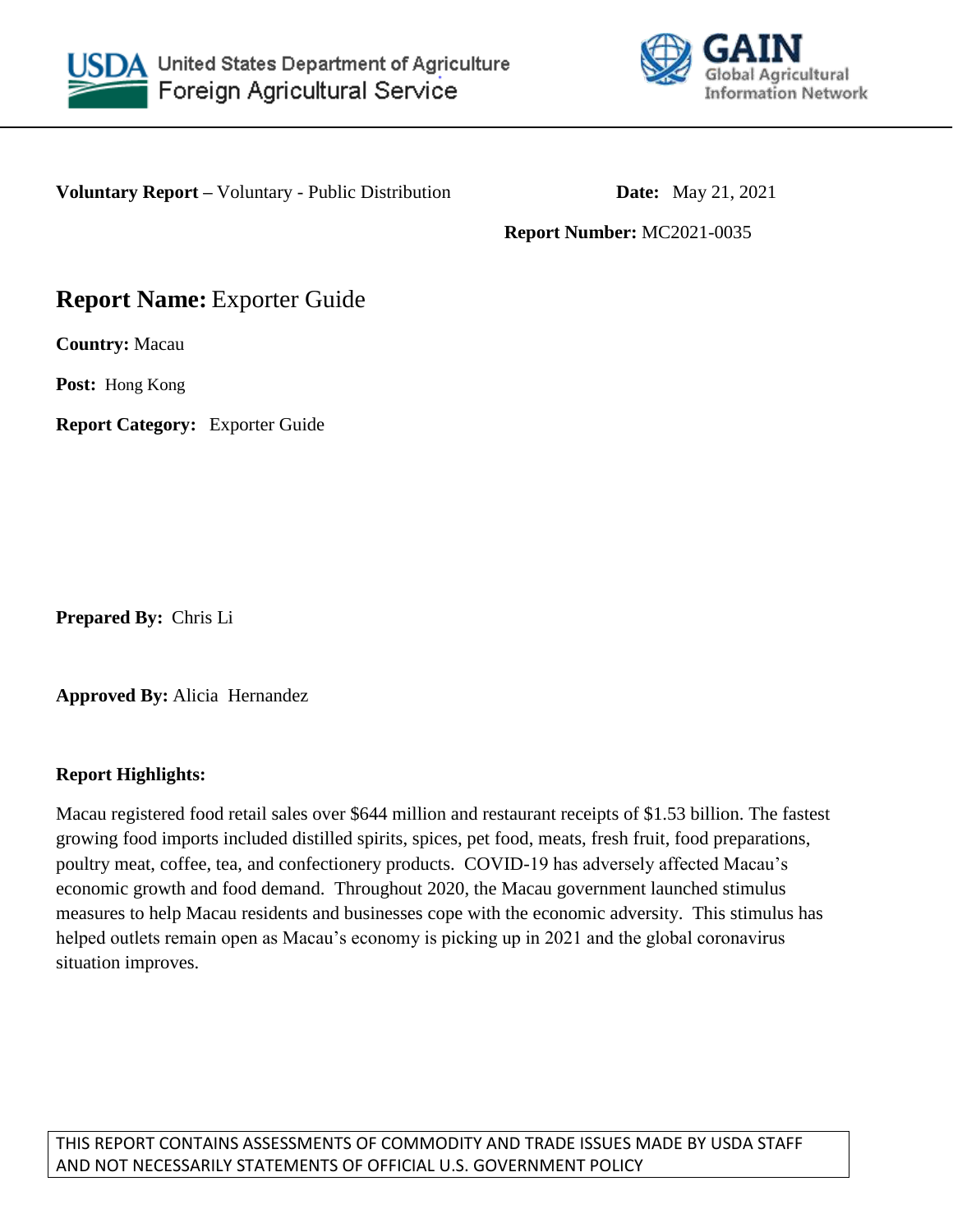### **Market Fact Sheet: Macau \***

### **Executive Summary**

Macau is located at the entrance of the Pearl River Delta, about 90 miles southeast of Guangzhou, China and 37 miles southwest of Hong Kong. It covers 12.7 square miles, around one-sixth the size of Washington, D.C. and has a population of 683,100. Macau's per capita GDP was \$35,714 in 2020. Due to limited arable land, essentially all food in Macau is imported. In 2020, imports of agricultural and related products reached \$1.58 billion.

#### **Imports of Consumer-Oriented Ag Products**

**Macau imports of Consumer-Oriented Agricultural** Products reached \$1.38 billion in 2020, or 87 percent of overall agricultural imports. The most popular imported products were dairy products, distilled spirits, seafood, bakery products, wines, non-alcoholic beverages, poultry meat, food preparations, pork, and fresh fruit. China, France, Japan, Hong Kong, and the United States were the top five suppliers.



#### **Food Processing Industry**

Land is limited and expensive in Macau. Therefore, the local food-processing sector is small. Imports of bulk and intermediate agricultural commodities in 2020 were \$37 million and \$101 million, respectively, together representing only 8.74 percent of overall agricultural imports.

#### **Food Retail Industry**

In 2020, Macau's retail food sector sales rose 4.1 percent to \$644 million. The Macau food retail market is made up of supermarkets, convenience stores, and traditional markets.

#### **Food Service Industry**

According to the latest figures (2019), Macau's food service sector sales reached \$1.53 billion, 4.1 percent more than 2018. Macau has over 120 hotels and guesthouses, and 39 casinos.

#### **Quick Facts CY 2020**

#### **Imports of Consumer-Oriented Ag. Products** \$1.38 billion

#### **Top 10 Consumer-Oriented Ag. Imports**

Dairy products, distilled spirits, seafood, bakery products, wines, non-alcoholic beverages, poultry meat, food preparations, pork, and fresh fruit

#### **Top Growth Consumer-Oriented Ag. Imports**

Distilled spirits, spices, pet food, meats, fresh fruit, food preparations, poultry meat, coffee, tea, and confectionery products

### **Food Industry by Channels**

### **Consumer-Oriented Ag. Products:**

| - Imports             | \$1.38 billion        |
|-----------------------|-----------------------|
| - Exports             | \$44 million          |
| - Net Imports         | \$1.33 billion        |
| - Retail food sales   | \$644 million         |
| - Restaurant receipts | \$1.53 billion (2019) |
|                       |                       |

### **Tourism/Gaming**

No. of hotels and guesthouses: 120 No. of casinos: 39 No. of tourists: 5.9 million Gaming revenue: \$7.56 billion

#### **Strengths/Weaknesses/Opportunities/Challenges**

| <b>Strengths</b>            | Weaknesses               |
|-----------------------------|--------------------------|
| - Free and fast-growing     | - Cost of shipment from  |
| market with affluent        | the U.S. is high         |
| customers                   |                          |
|                             | Order size of importers  |
| - U.S. products are         | is small                 |
| perceived as high-          |                          |
| quality products            |                          |
|                             |                          |
| <i><b>Opportunities</b></i> | <i><b>Challenges</b></i> |
| - Macau's economy is        | - Keen competition       |
| set to rebound quickly      | from other food          |
| as global pandemic          | supplying countries      |
| situation improves          |                          |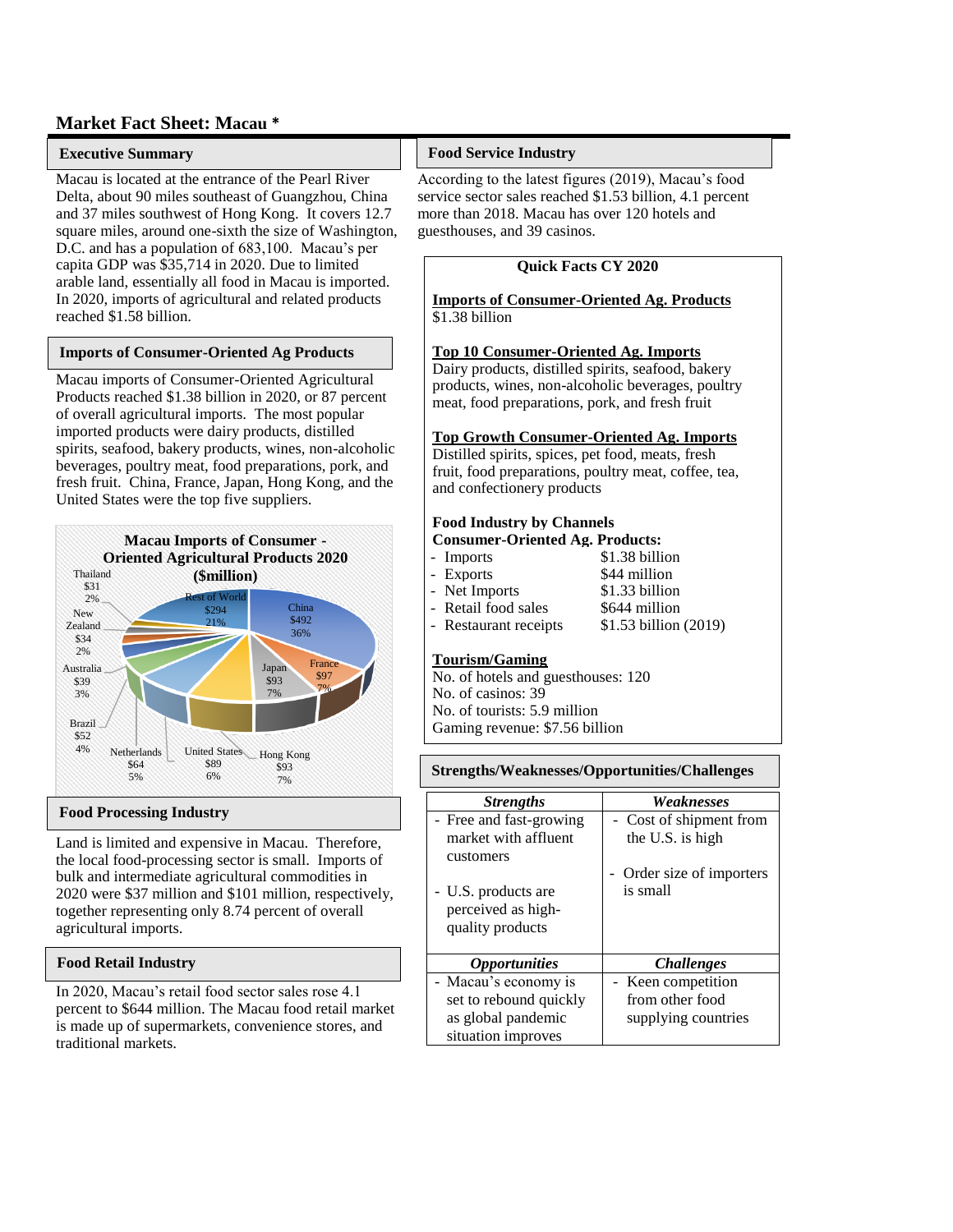# **SECTION I. MARKET SUMMARY**

Macau is located at the entrance of the Pearl River Delta, about 90 miles southeast of Guangzhou, China and 37 miles southwest of Hong Kong. It covers an area of 12.7 square miles<sup>1</sup>, around one-sixth the size of Washington, D.C. and has a population of  $683,100^2$ . Formerly a Chinese territory under Portuguese administration, Macau became a Special Administrative Region (SAR) of the People's Republic of China on December 20, 1999. Pursuant to a 50-year transition period, the Macau SAR (MSAR) maintains a high degree of autonomy in all matters except foreign, defense, and security affairs.

The Macau government plans to expand Macau's attraction as a tourist and leisure hub including the growth of hotels, family-friendly mega resorts, and accompanying HRI outlets. Macau also looks to diversify into a multi-platform entertainment destination. Meetings, Incentives, Conferences, and Exhibitions (MICE) is another area that the Macau government is targeting for long-term development.

# **Macau's Food and Beverage Imports**<sup>3</sup>

Due to production limitations, virtually all of Macau's food requirements are imported. In 2020, Macau's total global imports of agricultural, food, and fisheries reached \$1.58 billion. Among them, \$1.38 billion, or 87 percent, were consumer-oriented agricultural products<sup>4</sup>. The vast majority of Macau's imports were transshipped via Hong Kong as Macau lacks a deep-water port.

# **COVID-19**

Macau's economy is highly dependent on tourism and gaming industries. World-wide travel restrictions due to COVID-19 outbreak have slowed down Macau's economic growth and food demand. The gaming industry's gross revenue dropped from \$36.6 billion in 2019 to \$7.56 billion in 2020<sup>5</sup>, whereas Macau per capita GDP dropped from \$81,893 in 2019 to \$35,714 in 2020<sup>6</sup>, a decrease of 79 percent and 56 percent, respectively. Macau's imports of consumer-oriented agricultural products were less seriously affected, and reached \$1.38 billion in 2020, a decrease of 12 percent over 2019.

# **Outlook for 2021**

In 2020, the Macau Government launched a series of measures involving aggregate financial support of up to MOP50 billion  $(\$6.25$  billion)<sup>7</sup> to help Macau residents and businesses cope with adversity brought on by the COVID-19 pandemic. The Macau Government plans to spend another MOP29.2 billion (\$3.65 billion)<sup>8</sup> in 2021 on cash handouts, domestic spending facilitation, vocational training, tax incentives, and allowances to further enhance the financial support leading to recovery. For the first three months of 2021, Macau's imports of consumer-oriented agricultural products reached \$362 million, an increase of 7.8 percent over the same period in  $2020^{\circ}$ . The number of visitors has also resumed growth. For the months of February and March 2021, the number of visitors surpassed 427,000 and 754,000, an increase of 173 percent and 255 percent over  $2020^{10}$ . It is expected that Macau's economy will grow more quickly in the latter half of 2021 when the global coronavirus situation further improves and people begin travelling again.

 $\overline{a}$ 

<sup>&</sup>lt;sup>1</sup> Macao Statistics and Census Service

<sup>2</sup> Macao Statistics and Census Service

<sup>3</sup> Global Trade Data Monitor

<sup>4</sup> Consumer Oriented Agricultural Products (including seafood products, excluding tobacco products)

<sup>5</sup> Macao Government Tourism Office

<sup>6</sup> Macao Statistics and Census Service

<sup>7</sup> Macao Government Information Bureau <sup>8</sup> Macao Government Information Bureau

<sup>9</sup> Global Trade Data Monitor

<sup>&</sup>lt;sup>10</sup> Macao Government Tourism Office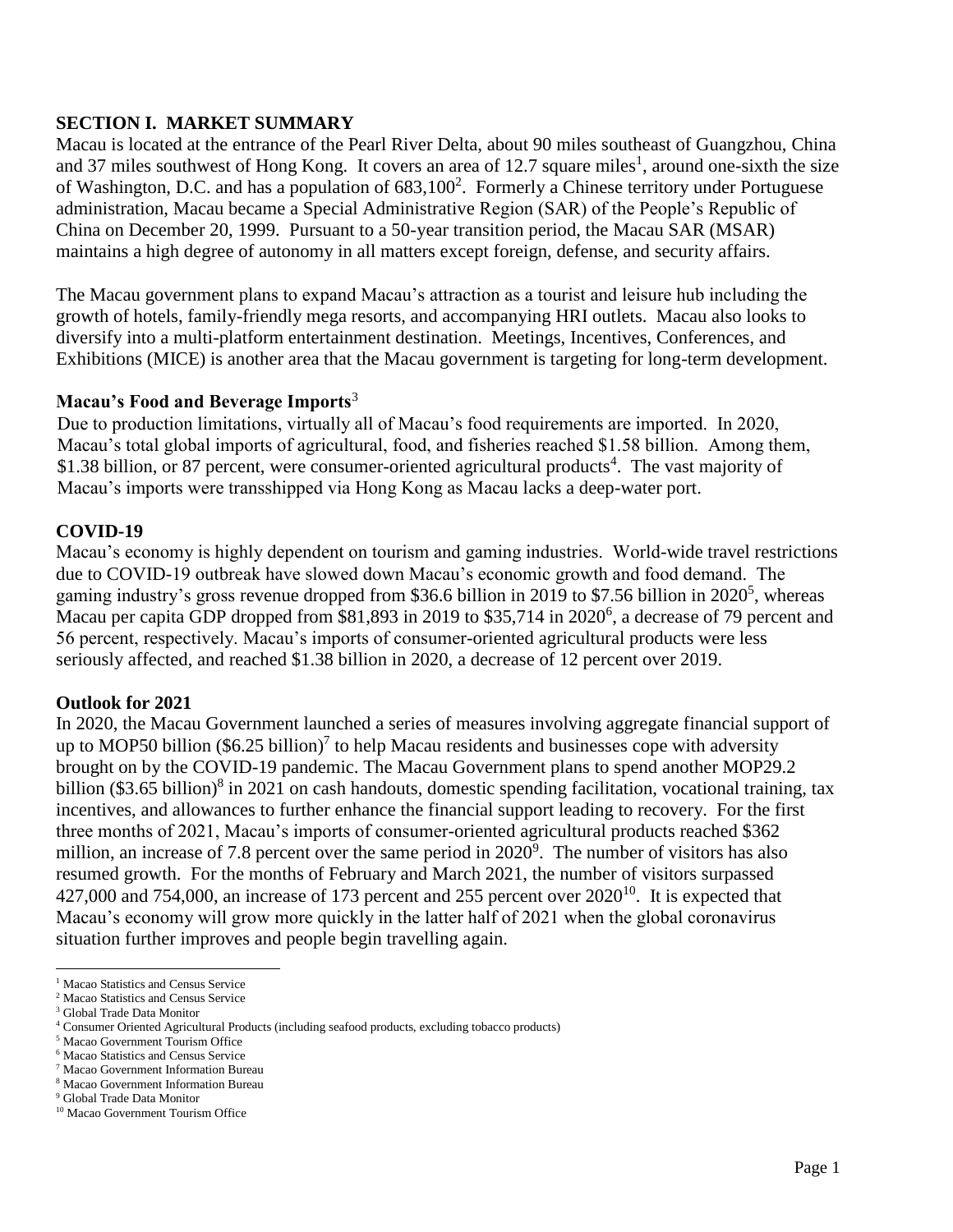| <b>Advantages</b>                                                                                                                                               | <b>Challenges</b>                                                                                                                                                                                                                         |
|-----------------------------------------------------------------------------------------------------------------------------------------------------------------|-------------------------------------------------------------------------------------------------------------------------------------------------------------------------------------------------------------------------------------------|
| Macau's economy is set to rebound quickly<br>as global pandemic situation improves.                                                                             | Order size of importers is small.                                                                                                                                                                                                         |
| U.S. food products enjoy an excellent<br>reputation among Macau consumers and<br>visitors, as they are renowned for high-<br>quality and food safety standards. | Transportation time, costs, and product<br>seasonality for U.S. food and beverage<br>products to Macau can make them less<br>competitive than products available from<br>regional suppliers such as China, Australia,<br>and New Zealand. |
| Macau is a quality and trend-driven<br>market, so price is not always the most<br>important factor for food and beverage<br>purchases.                          | The importance of Hong Kong as a<br>transshipment point and buying center for<br>Macau is not widely known to U.S.<br>exporters.                                                                                                          |

# **Table 1 – Major Advantages and Challenges in the Macau Market**

# **SECTION II. EXPORTER BUSINESS TIPS**

# **Importer Lists**

ATO Hong Kong can provide a list of Macau importers to U.S. exporters. Please contact us at [Atohongkong@usda.gov](mailto:Atohongkong@usda.gov) for further information.

# **Language**

Chinese and Portuguese are the official languages, Cantonese (the prominent Chinese dialect in South China) being most widely spoken. The official languages are used in government departments in all official documents and communications. English is generally used in trade, tourism, and commerce.

# **Travel Visa**

Macau is an SAR of China with its own distinct customs and immigration border with three land border crossings to mainland China. U.S. passport holders do not need a visa to enter Macau, but do need a visa to enter mainland China. Many travelers like to visit Macau via Hong Kong, which is only 41 miles from Macau, and has more international flights. It takes about 1 hour by ferry from Hong Kong to Macau, and 40 minutes by bus over [the Hong Kong-Zhuhai-Macau Bridge](https://www.chinahighlights.com/hong-kong/hong-kong-zhuhai-macau-bridge.htm) from Hong Kong port to Macau.

# **Legal System**

Under the principle of "One country, two systems", Macau's legal system of the MSAR remains unchanged, belonging to the Romano-Germanic family of law.

# **Payment**

Macau importers accept letters of credit, but after a trading relationship is established, may seek to obtain payment by open account to reduce transaction costs.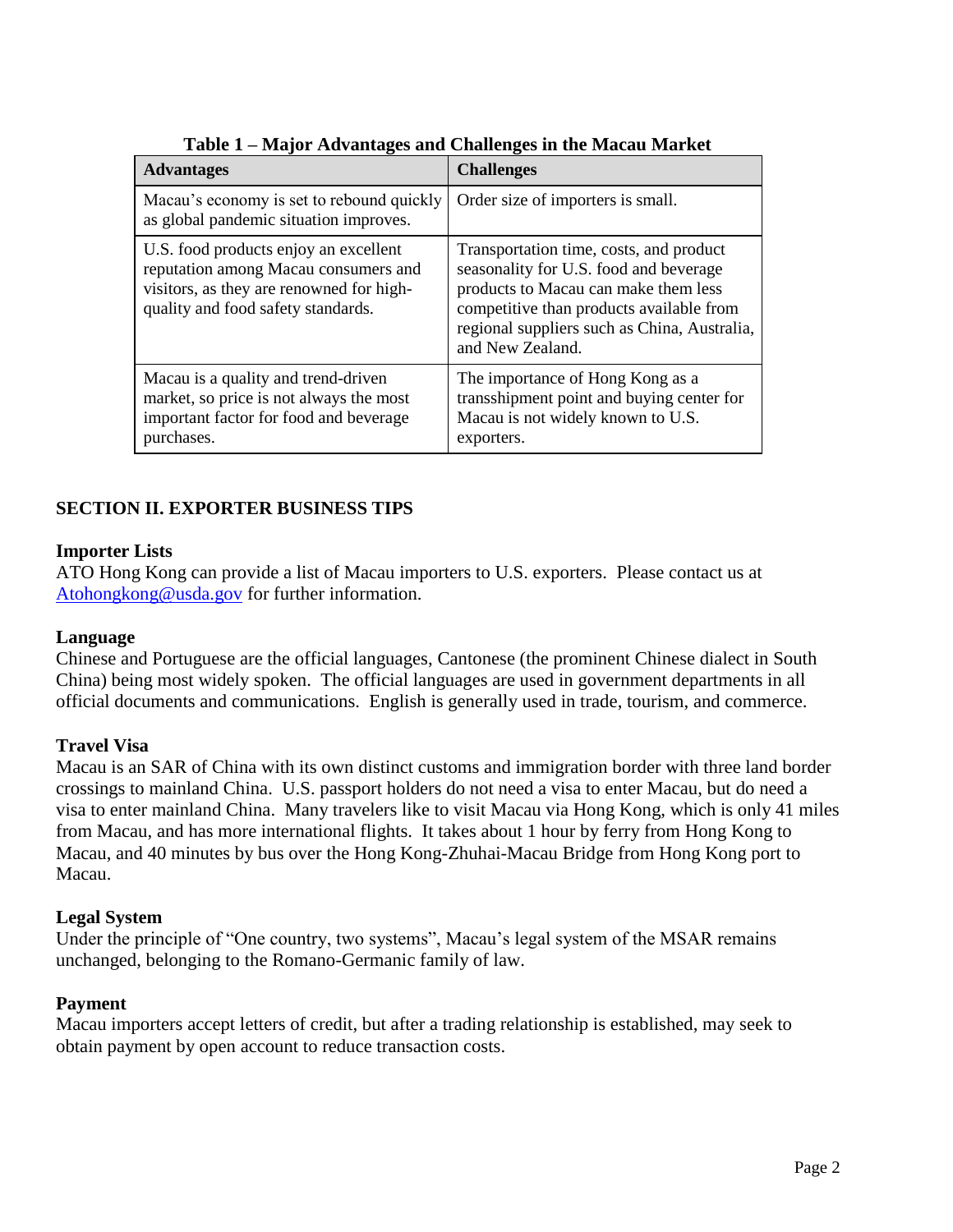# **General Consumer Tastes and Preferences**

Macau consumers are increasingly interested in healthy lifestyle products. Innovative products that offer sustainable production and nutritional value at a reasonable cost with convenient preparation are in demand. Consumers are also interested in food's origin provenance and production background, both at retail and restaurant levels, and consider these aspects when making purchasing decisions.

# **SECTION III. FOOD STANDARDS & REGULATIONS and IMPORT PROCEDURES**

Being a Special Administrative Region of China, Macau maintains food and agricultural import regulations that are separate from those of Mainland China (until 2049). For details, please refer to [GAIN Report #HK2020-0026.](https://www.usfoods-hongkong.net/wps/wp-content/uploads/Food-and-Agricultural-Import-Regulations-and-Standards-Narrative_Macau_Hong-Kong_05-18-2020.pdf)

# **SECTION IV. MARKET SECTOR STRUCTURE AND TRENDS**

The retail and hotel, restaurant and institutional (HRI) sectors present the best opportunity for U.S. exporters. The food processing sector in Macau is insignificant and presents minimal opportunity for market development.

# **Food Retail Sector**

In 2020, retail sales in Macau reached \$5.65 billion, among them \$644 million, or 11 percent, were goods in supermarkets<sup>11</sup>. That represented a 4.1 percent growth compared with 2019.

# **A. Supermarkets and Convenience Stores**

"Supermarket/Department Stores" includes sales of supermarkets, convenience stores, and food and beverage sections at department stores. They are the modern grocery outlets that provide consumers with convenient and high-quality options. In addition to groceries, these stores are offering a more comprehensive shopping experience with increased items of fresh food, bread and pastry, organic options, and hot takeout meals. Royal, San Miu, and ParknShop are the three largest supermarket chains in Macau. The largest convenience store chains are 7-Eleven and Circle K.

# **B. Traditional Markets – Wet Markets and Independent Grocery Stores**

Traditional markets include wet markets and mom-and-pop shops. They are widespread throughout Macau. They are favored for daily, neighborhood shopping primarily amongst an older consumer base. Due to size restrictions, many of these stores work with importers to buy smaller batches.

For more information on the Macau food retail sector, please refer to [GAIN Report HK2021-0032.](https://www.usfoods-hongkong.net/wps/wp-content/uploads/Retail-Foods-_Hong-Kong_Macau_05-09-2021-3.pdf)

 $\overline{\phantom{a}}$ 

<sup>&</sup>lt;sup>11</sup> Retail Sales Survey (Q4 2020), Macao Statistics and Census Service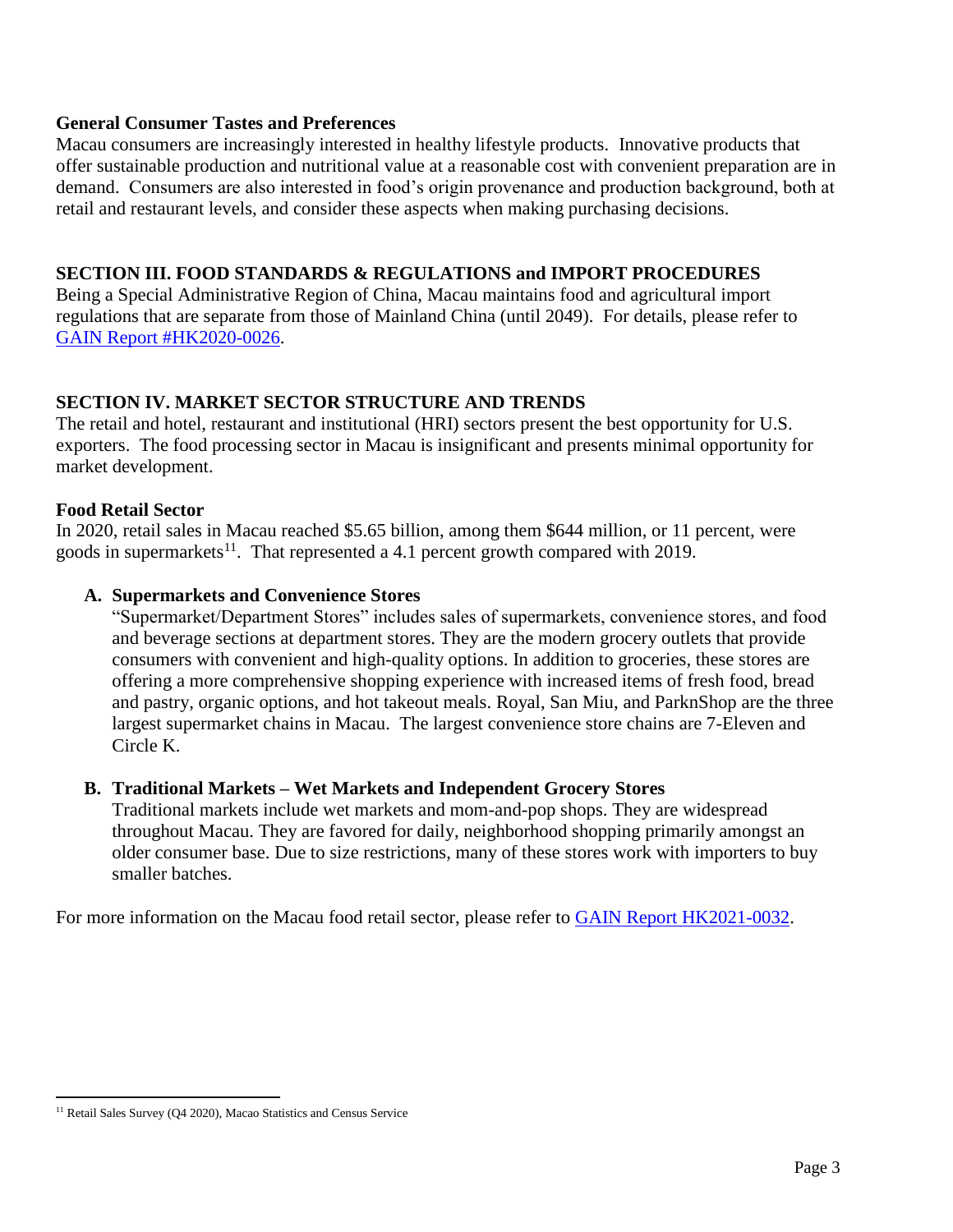# **Hotel, Restaurant, and Institutional (HRI) Sector**

According to the latest statistics<sup>12</sup>, a total of 2,419 restaurant and foodservice facilities were in operation in 2019, an increase of 76 facilities over 2018. The presence of 18 Michelin starred restaurants<sup>13</sup> in Macau bodes well for the HRI sector. Macanese food, which is a fusion of Portuguese, African, Southeast Asian, and Chinese cooking, is gaining international recognition, as is Macau as a culinary destination following an influx of internationally renowned restaurant brands and celebrity chefs.

Restaurant receipts amounted to \$1.53 billion (MOP12.24 billion) in 2019, up by 4.1 percent year-onyear, attributable to an increase in the number of food service outlets and steadily growing economy. Restaurant expenditures totaled \$1.49 billion (MOP 11.88 billion) and \$533 million (MOP 4.26 billion) of which, or 36 percent, was spent on purchases of goods.

|                                             | <b>Number</b> | <b>Receipts</b> | <b>Expenditure</b> |
|---------------------------------------------|---------------|-----------------|--------------------|
| <b>Chinese Restaurants</b>                  | 671           | 676             | 657                |
| Local-style Cafes and Congee & Noodle Shops | 896           | 337             | 329                |
| <b>Western Restaurants</b>                  | 191           | 154             | 154                |
| Japanese and Korean Restaurants             | 145           | 110             | 109                |
| <b>Fast-food Restaurants</b>                | 47            | 45              | 47                 |
| <b>Other Asian Restaurants</b>              | 110           | 103             | 87                 |
| Coffee Shops                                | 120           | 40              | 37                 |
| Bars & Lounges                              | 34            | 9               | 14                 |
| <b>Cooked Food Stalls</b>                   | 78            | 5               | 3                  |
| Others                                      | 127           | 49              | 49                 |
| <b>Total</b>                                | 2,419         | 1,530           | 1,485              |

# **Table 2: Receipts and Expenditures of Various Types of Restaurants in Macau in 2019 (\$million)**<sup>14</sup>

For more information on the Macau food service sector, please refer to [GAIN Report HK2021-0030.](https://www.usfoods-hongkong.net/wps/wp-content/uploads/Food-Service-Hotel-Restaurant-Institutional_Hong-Kong_Macau_05-01-2021-3.pdf)

 $\overline{\phantom{a}}$ 

<sup>&</sup>lt;sup>12</sup> Restaurants and Similar Establishments Survey 2019, Macao Statistics and Census Service

<sup>13</sup> Michelin Guide Macau

<sup>&</sup>lt;sup>14</sup> Restaurants and Similar Establishments Survey 2019, Macao Statistics and Census Service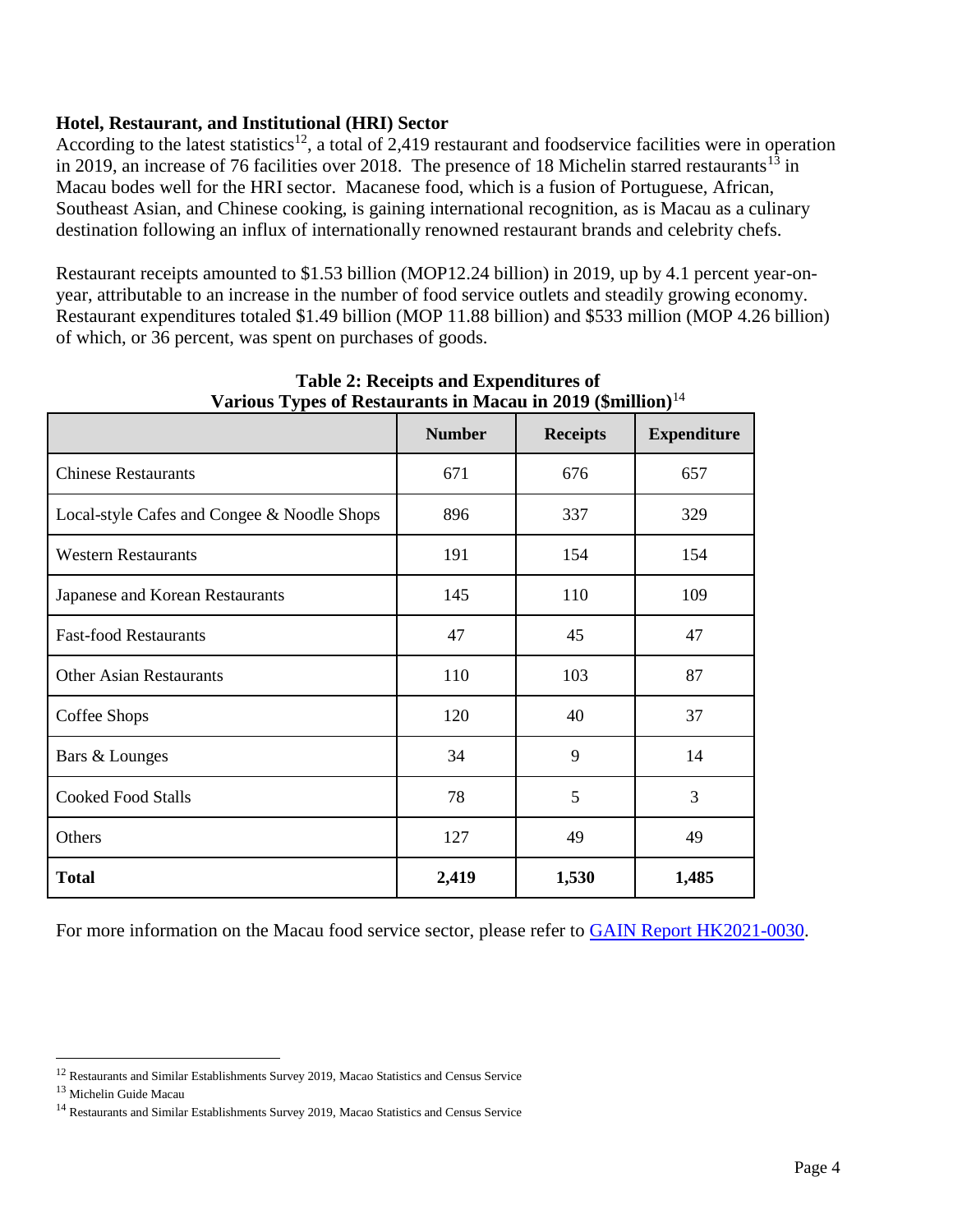# **Trends in Promotional/Marketing Strategies and Tactics**

- Identification of key players ATO Hong Kong can provide lists of importers, distributors, USDA commodity cooperators, and state/regional trade groups.
- Establishment of a presence in the market test marketing and stakeholder education may be required prior to entry.
- Participate in or visit trade shows Although Macau does not have large food and beverage trade shows, neighboring Hong Kong has an excellent reputation for hosting a dozen international food and beverage trade shows that attract buyers and importers from the region including Macau. In cooperation with cooperators and regional groups, the shows demonstrate the versatility of U.S. food products.
- Invite buyers to seminars and/or to the United States ATO Hong Kong/ USDA cooperators organize seminars and trade missions to the United States to introduce U.S. products and U.S. exporters to Macau buyers.

# **SECTION V. AGRICULTURAL and FOOD IMPORTS**

Due to land constraints, Macau produces a minimal amount of its food requirements, depending on global sources to meet most of its needs. Macau imports of Consumer-Oriented Agricultural Products reached \$1.38 billion in 2020. Major suppliers included China (36%), France (7%), Japan (7%), Hong Kong (7%), and the United States (6%).

| , ,             |       |       |       |       |       |                                       |                           |
|-----------------|-------|-------|-------|-------|-------|---------------------------------------|---------------------------|
| <b>Category</b> | 2016  | 2017  | 2018  | 2019  | 2020  | Percentage of<br><b>Gross Imports</b> | Growth $20 \text{ v } 19$ |
| Imports         | 1,303 | 1,386 | 1,530 | 1,564 | 1,378 | 100%                                  | $-12\%$                   |
| Exports         | 50    | 96    | 74    | 35    | 44    | 3%                                    | $+27%$                    |
| Net Imports     | 1,253 | ,290  | ,456  | 1,529 | 1,334 | 97%                                   | $-13%$                    |

**Table 3 – Macau Imports of Consumer-Oriented Ag. Products (2016-2020)**<sup>15</sup> **(Value in \$million)**

 $\overline{\phantom{a}}$ 

<sup>15</sup> Global Trade Data Monitor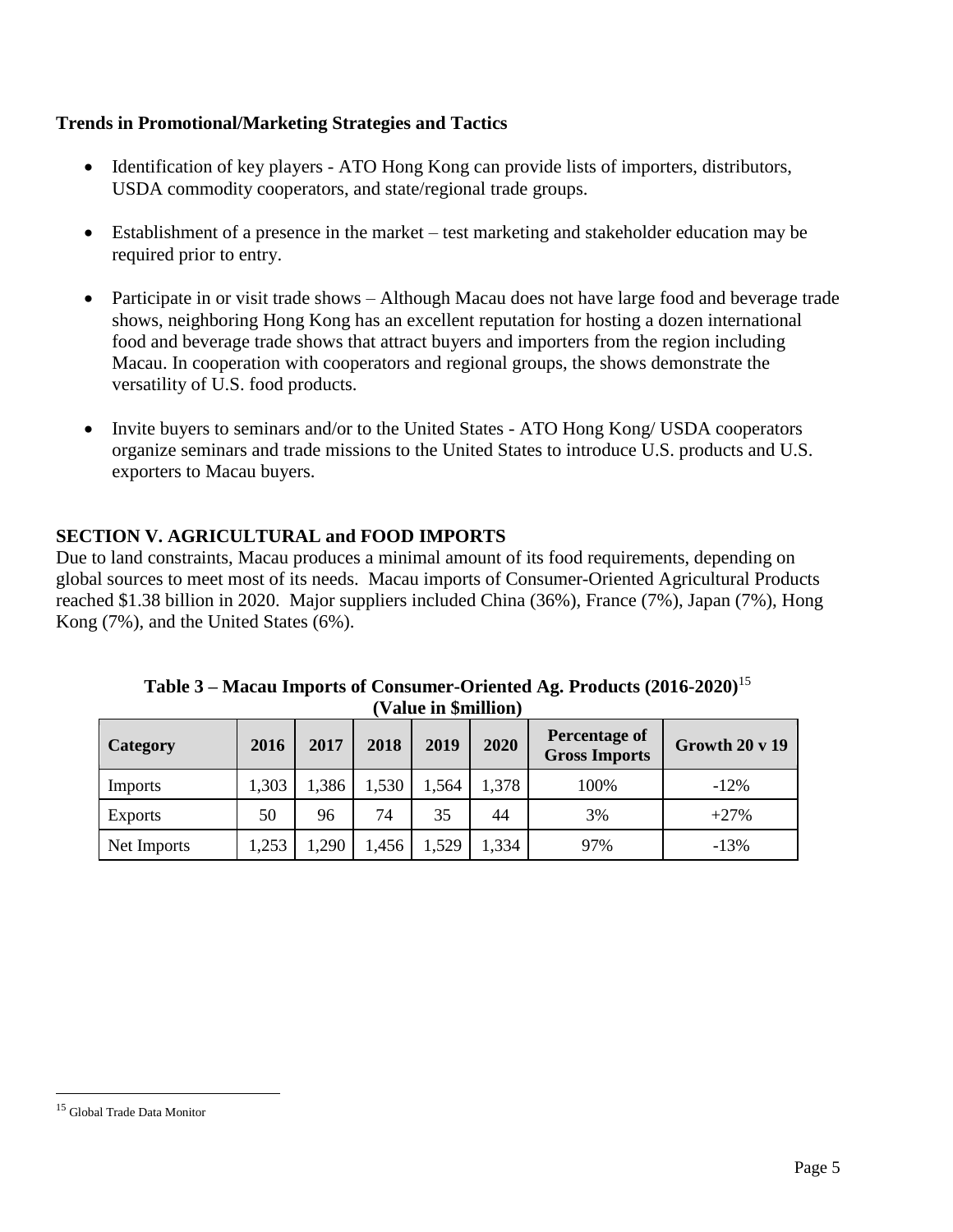|                                  | consumer Oriented rightentum in routies and competition<br><b>Gross Import 2020</b> |                   |        |                   |                   |                      |  |
|----------------------------------|-------------------------------------------------------------------------------------|-------------------|--------|-------------------|-------------------|----------------------|--|
| <b>Product Category</b>          | <i><b>\$million</b></i>                                                             | Quantity          |        | 1st Supplier*     | 2nd Supplier*     | <b>U.S. Ranking*</b> |  |
| Dairy Products                   | 166                                                                                 | 20,038            | Tons   | Netherlands (31%) | New Zealand (16%) | $17(1\%)$            |  |
| <b>Distilled Spirits</b>         | 160                                                                                 | 1.9<br>million    | Liters | China (67%)       | U.K. (15%)        | $5(0.2\%)$           |  |
| <b>Seafood Products</b>          | 131                                                                                 | 26,496            | Tons   | China $(44%)$     | Japan $(11\%)$    | 8(3%)                |  |
| <b>Bakery Products</b>           | 123                                                                                 | 24,855            | Tons   | China $(40\%)$    | Hong Kong (24%)   | $10(1\%)$            |  |
| Wine & Related Products          | 96                                                                                  | 4.7<br>million    | Liters | France $(63\%)$   | Australia (9%)    | 5(4%)                |  |
| Non-Alcoholic Beverages          | 93                                                                                  | 88 million Liters |        | China $(58%)$     | Hong Kong $(23%)$ | 8(1%)                |  |
| Poultry Meat & Prods. (ex. eggs) | 77                                                                                  | 29,112            | Tons   | China (70%)       | Brazil (15%)      | 3(5%)                |  |
| Soup & Other Food Preparations   | 76                                                                                  | 7,392             | Tons   | U.S. (32%)        | Hong Kong (13%)   | 1(32%)               |  |
| Pork & Pork Products             | 67                                                                                  | 22,723            | Tons   | Brazil (39%)      | China (23%)       | 6(4%)                |  |
| Fresh Fruit                      | 66                                                                                  | 47,709            | Tons   | China $(36%)$     | U.S. $(14\%)$     | 2(14%)               |  |

**Table 4 – Top 10 Macau Imports of Consumer-Oriented Agricultural Products and Competition**<sup>16</sup>

(\* based on import value)

# **SECTION VI. BEST PROSPECTS PRODUCT CATEGORIES**

| Imports of Consumer-Oriented Agricultural I Founcis |                     |                     |                                 |  |  |
|-----------------------------------------------------|---------------------|---------------------|---------------------------------|--|--|
| Category                                            | 2016<br>(\$million) | 2020<br>(\$million) | Average<br><b>Annual Growth</b> |  |  |
| <b>Distilled Spirits</b>                            | 51                  | 160                 | 33%                             |  |  |
| Spices                                              | 4                   | 8                   | 18%                             |  |  |
| Pet Food                                            | 5                   | 9                   | 16%                             |  |  |
| Meat                                                | 12                  | 20                  | 13%                             |  |  |
| Fresh Fruit                                         | 40                  | 66                  | 13%                             |  |  |
| Food Preparations                                   | 47                  | 76                  | 13%                             |  |  |
| <b>Poultry Meat</b>                                 | 48                  | 77                  | 13%                             |  |  |
| Coffee                                              | 8                   | 12                  | 11%                             |  |  |
| Tea                                                 | 6                   | 9                   | 9%                              |  |  |
| <b>Confectionery Products</b>                       | 19                  | 26                  | 9%                              |  |  |

**Table 5 – Best Growths of Macau's Imports of Consumer-Oriented Agricultural Products**<sup>17</sup>

 $\overline{a}$ 

<sup>16</sup> Global Trade Data Monitor

<sup>&</sup>lt;sup>17</sup> Global Trade Data Monitor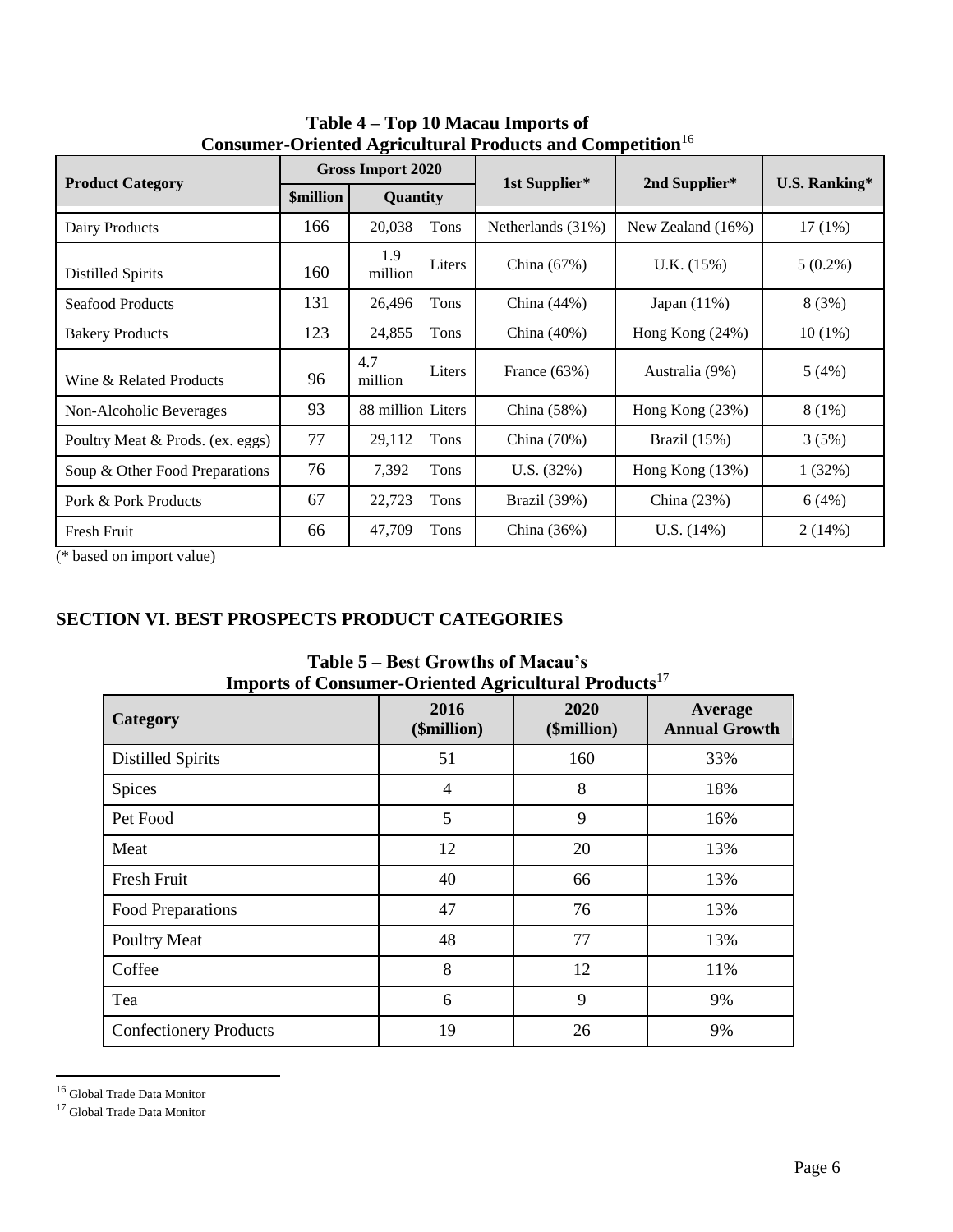# **SECTION VII. KEY CONTACTS AND FURTHER INFORMATION**

# **Post Contact**

Agricultural Trade Office Consulate General of the United States Hong Kong and Macau 18th Floor, St. John's Building 33 Garden Road, Central, Hong Kong Tel: (852) 2841-2350 Fax: (852) 2845-0943 Email**:** Atohongkong@usda.gov Website: http://www.usconsulate.org.hk https://www.atohongkong.com.hk

# **Other Macau Government / Semi-Government Contacts**

# **Macao Government Tourism Office**

| Alameda Dr. Carlos d'Assumpção, nos 335-341 |                                      |  |  |  |
|---------------------------------------------|--------------------------------------|--|--|--|
| Edifício "Hot Line", 12º andar, Macau       |                                      |  |  |  |
| Tel:                                        | $(853)$ 2831-5566                    |  |  |  |
| Fax:                                        | $(853)$ 2851-0104                    |  |  |  |
| Email:                                      | mgto@macaotourism.gov.mo             |  |  |  |
| Website:                                    | http://dataplus.macaotourism.gov.mo/ |  |  |  |

# **Macau Hotel Association**

| Tel:     | $(853)$ 2870-3416         |
|----------|---------------------------|
| Email:   | mhacmo@macau.ctm.net      |
| Website: | http://www.macauhotel.org |

# **The American Chamber of Commerce in Macau**

Alameda Dr. Carlos d' Assumpção No. 263 China Civil Plaza, 19 Andar, Macau SAR Tel: (853) 2857-5059 Email: info@amcham.org.mo Website: http://www.amcham.org.mo

# **Associação Comercial Geral dos Chineses de Macau**

| Rua de Xangai 175, Ed. ACM. 5, Macau |                                    |
|--------------------------------------|------------------------------------|
| Tel:                                 | $(853)$ 2857-6833                  |
| Fax:                                 | $(853)$ 2859-4513                  |
| Email:                               | acmmcc@macau.ctm.net               |
| Website:                             | http://www.acm.org.mo/index.php/en |
|                                      |                                    |